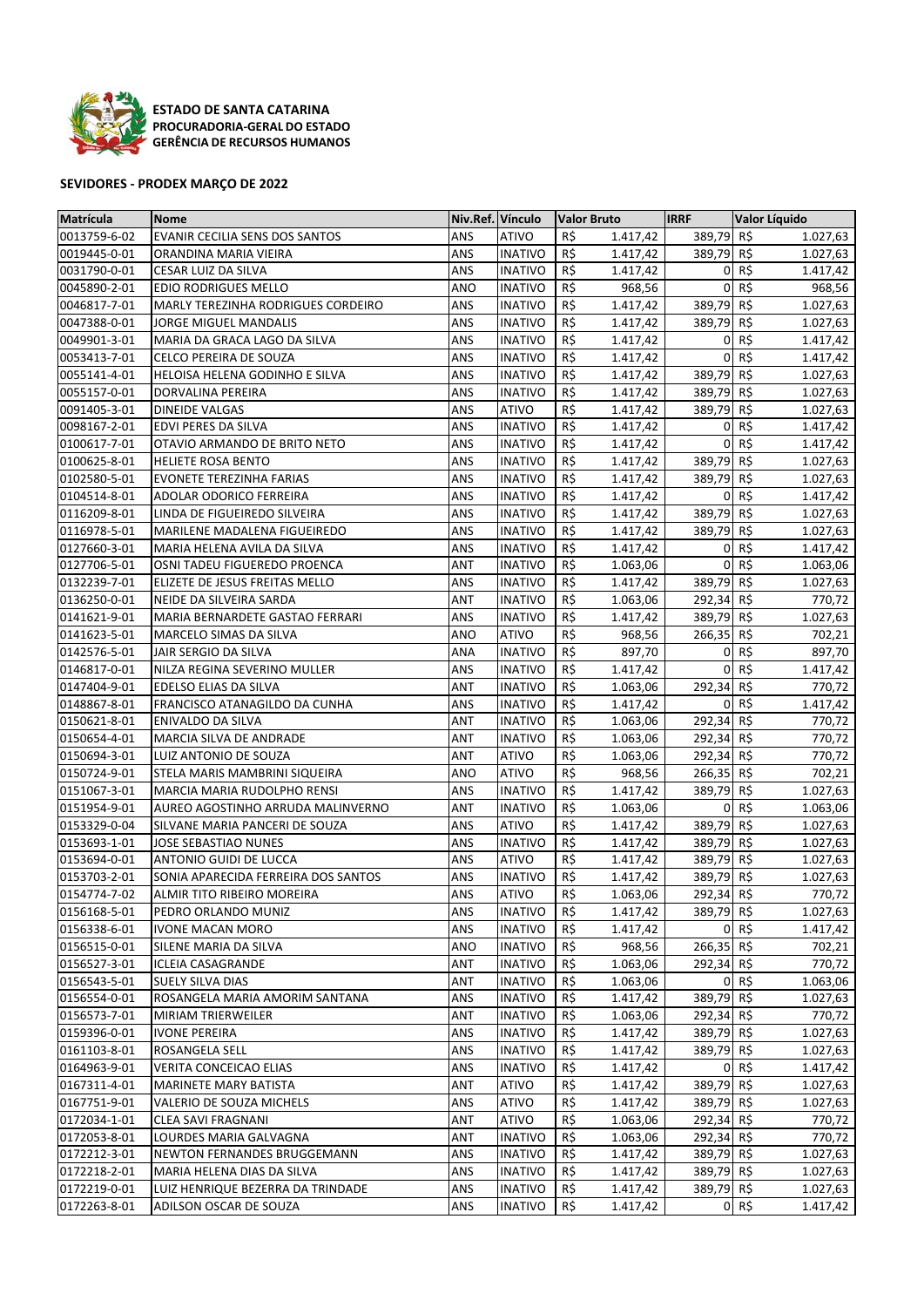| 0172351-0-01                 | PAULO ROGERIO SCHWABE                   | ANT        | <b>INATIVO</b>            | R\$        | 1.063,06             | 292,34 R\$               |          | 770,72               |
|------------------------------|-----------------------------------------|------------|---------------------------|------------|----------------------|--------------------------|----------|----------------------|
| 0172700-1-01                 | NILO SERGIO SILVY                       | ANS        | <b>INATIVO</b>            | R\$        | 1.417,42             | 389,79 R\$               |          | 1.027,63             |
| 0172974-8-01                 | <b>TANIA IDALMIRA NUNES</b>             | <b>ANT</b> | <b>INATIVO</b>            | R\$        | 1.063,06             | 292,34 R\$               |          | 770,72               |
| 0173030-4-01                 | CLAUDIO DELAMBERT DE OLIVEIRA           | ANS        | <b>INATIVO</b>            | R\$        | 1.417,42             | 389,79 R\$               |          | 1.027,63             |
| 0173135-1-01                 | OTACILIO OLIRIO DA SILVA                | ANS        | <b>INATIVO</b>            | R\$        | 1.417,42             | 389,79 R\$               |          | 1.027,63             |
| 0174651-0-01                 | LUIZ CARLOS PADILHA AGUIRRE             | ANS        | <b>INATIVO</b>            | R\$        | 1.417,42             | 0                        | R\$      | 1.417,42             |
| 0175028-3-01                 | MARILENE ANA HEIDERSCHEIDT              | ANT        | INATIVO                   | R\$        | 1.063,06             | 292,34 R\$               |          | 770,72               |
| 0175114-0-01                 | MIRIAM TEREZINHA DA SILVEIRA            | ANS        | INATIVO                   | R\$        | 1.417,42             | 389,79 R\$               |          | 1.027,63             |
| 0175739-3-01                 | MARIA LUCIA TEIXEIRA PERARDT            | ANS        | <b>INATIVO</b>            | R\$        | 1.417,42             | 389,79 R\$               |          | 1.027,63             |
| 0175766-0-01                 | PAULO ROBERTO MUELLER                   | ANS        | <b>INATIVO</b>            | R\$        | 1.417,42             |                          | 0 R5     | 1.417,42             |
| 0178380-7-01                 | JOAO CARLOS PACHECO                     | ANS        | INATIVO                   | R\$        | 1.417,42             | 389,79 R\$               |          | 1.027,63             |
| 0178948-1-01                 | HELEN REJANE SOUZA MALTA                | ANT        | <b>INATIVO</b>            | R\$        | 1.063,06             | 292,34 R\$               |          | 770,72               |
| 0185578-6-01                 | MARIA HELENA GUEDES PIMENTEL            | ANS        | <b>ATIVO</b>              | R\$        | 1.417,42             | 389,79 R\$               |          | 1.027,63             |
| 0185704-5-01                 | ROSANA DAVILA SILVA                     | ANS        | INATIVO                   | R\$        | 1.417,42             | 389,79 R\$               |          | 1.027,63             |
| 0186814-4-01                 | VALMOR DE AZEREDO                       | ANS        | <b>INATIVO</b>            | R\$        | 1.417,42             |                          | 0 R5     | 1.417,42             |
| 0189271-1-01                 | <b>MATILDE TODESCO</b>                  | ANS        | <b>INATIVO</b>            | R\$        | 1.417,42             | 389,79 R\$               |          | 1.027,63             |
| 0191624-6-01                 | MARIA CRISTINA ZIGLIA VASQUES DUTRA     | ANS        | <b>INATIVO</b>            | R\$        | 1.417,42             | 389,79 R\$               |          | 1.027,63             |
| 0191689-0-01                 | IOLY TEREZINHA MATOS DA SILVA           | ANT        | <b>INATIVO</b>            | R\$        | 1.063,06             | 292,34 R\$               |          | 770,72               |
| 0191907-5-01                 | CLAUDIA REGINA CASTELLANO LOSSO         | ANS        | <b>ATIVO</b>              | R\$        | 1.417,42             | 389,79 R\$               |          | 1.027,63             |
| 0195235-8-01                 | MARIA AUXILIADORA MELO HOMEM            | ANS        | <b>INATIVO</b>            | R\$        | 1.417,42             | 389,79 R\$               |          | 1.027,63             |
| 0197418-1-01                 | <b>IVONE MARIA VIANA</b>                | ANO        | <b>INATIVO</b>            | R\$        | 968,56               | 0                        | R\$      | 968,56               |
| 0200557-3-01                 | <b>MARINES MARANGONI</b>                | ANS        | <b>INATIVO</b>            | R\$        | 1.417,42             | 389,79 R\$               |          | 1.027,63             |
| 0200885-8-01                 | <b>ENI BESEN</b>                        | ANT        | INATIVO                   | R\$        | 1.063,06             | 292,34 R\$               |          | 770,72               |
| 0202905-7-01                 | FENELON VICENTE DAMIANI                 | ANS        | <b>INATIVO</b>            | R\$        | 1.417,42             | 389,79 R\$               |          | 1.027,63             |
| 0204355-6-01                 | VILSON DE LARA CARDOSO                  | ANT        | <b>ATIVO</b>              | R\$        | 1.063,06             | 292,34 R\$               |          | 770,72               |
| 0206744-7-01                 | PRINCESA COSTA PEREIRA                  | ANO        | <b>INATIVO</b>            | R\$        | 968,56               | 266,35 R\$               |          | 702,21               |
| 0207066-9-01                 | <b>JOSE RENATO MATOS</b>                | ANO        | <b>ATIVO</b>              | R\$        | 968,56               | 266,35 R\$               |          | 702,21               |
| 0207084-7-01                 | <b>ZOELI SANTIAGO</b>                   | ANA        | <b>INATIVO</b>            | R\$        | 897,70               | 0                        | R\$      | 897,70               |
| 0211619-7-02                 | MARCOS DONACIANO TEIXEIRA               | ANS        | INATIVO                   | R\$        | 1.417,42             | $\mathbf{0}$             | R\$      | 1.417,42             |
| 0219543-7-01                 | ZAIRA CARLOS FAUST GOUVEIA              | ANS        | INATIVO                   | R\$        | 1.417,42             | 389,79                   | R\$      | 1.027,63             |
| 0221595-0-01                 | AMERICO TAKASHI KIKKO                   | ANS        | <b>INATIVO</b>            | R\$        | 1.417,42             |                          | 0 R5     | 1.417,42             |
| 0221634-5-01                 | <b>EVANDRO PETRES</b>                   | ANA        | <b>ATIVO</b>              | R\$        | 897,70               | 246,86 R\$               |          | 650,84               |
| 0221723-6-01                 | LUCY INEZ SCHMITT BERKENBROCK           | ANS        | <b>INATIVO</b>            | R\$        | 1.417,42             | 389,79 R\$               |          | 1.027,63             |
| 0221884-4-01                 | VIVIANE MICHELS CHAVES CAMARGO          | ANO        | <b>INATIVO</b>            | R\$        | 968,56               | 266,35                   | R\$      | 702,21               |
| 0224048-3-01                 | ANNE CLAIRE LABANOWSKI                  | ANS        | <b>INATIVO</b>            | R\$        | 1.417,42             | 389,79                   | R\$      | 1.027,63             |
| 0224120-0-01                 | MARIA DE LURDES BOEING CASAGRANDE       | ANS        | INATIVO                   | R\$        | 1.417,42             | $\mathbf{0}$             | R\$      | 1.417,42             |
| 0224122-6-01                 | CONSTANCIO ALBERTO SALLES MACIEL        | ANS        | <b>INATIVO</b>            | R\$        | 1.417,42             | 389,79 R\$               |          | 1.027,63             |
| 0224125-0-01                 | TELMA ELITA NOLASCO PEREIRA PRAZERES    | ANS        | <b>INATIVO</b>            | R\$        | 1.417,42             | 389,79 R\$               |          | 1.027,63             |
| 0225067-5-02                 | <b>VALERIA RIBAS</b>                    | ANS        | <b>ATIVO</b>              | R\$        | 1.417,42             | 389,79 R\$               |          | 1.027,63             |
| 0231912-8-03                 | ANDREIA ADRIANO DE SOUZA TEIXEIRA       | ANS        | <b>ATIVO</b>              | R\$        | 1.417,42             | 389,79 R\$               |          | 1.027,63             |
| 0232609-4-01                 | OTILMA APARECIDA MARTINS                | ANO        | ATIVO                     | R\$        | 1.417,42             | 389,79 R\$               |          | 1.027,63             |
| 0232610-8-01                 | IRENE DA SILVA PINTO                    | ANA        | <b>INATIVO</b>            | R\$        | 897,70               |                          | $0 R$ \$ | 897,70               |
| 0232611-6-01                 | MARIA HELENA DA ROSA                    | ANA        | INATIVO                   | R\$        | 897,70               | 124,84 R\$               |          | 772,86               |
| 0232614-0-01                 | JOAQUIM DA ROSA XAVIER                  | ANO        | ATIVO                     | R\$        | 1.417,42             | 389,79 R\$               |          | 1.027,63             |
| 0232626-4-01                 | CARLOS CESAR FERREIRA                   | ANO        | <b>INATIVO</b>            | R\$        | 968,56               | 266,35 R\$               |          | 702,21               |
| 0232629-9-01                 | DONATA IDA SILVA                        | ANO        | INATIVO                   | R\$        | 968,56               |                          | 0 R5     | 968,56               |
| 0232641-8-01                 | MARLI MARIA DE MELO ELI                 | ANA        | <b>INATIVO</b>            | R\$        | 897,70               | 246,87 R\$               |          | 650,83               |
| 0232852-6-01                 | SERGIO VIEIRA FILHO                     | ANS        | <b>INATIVO</b>            | R\$        | 1.417,42             | $\Omega$                 | R\$      | 1.417,42             |
| 0232912-3-01                 | PATRICIA FARIAS ADAO                    | ANS        | ATIVO                     | R\$        | 1.417,42             | 389,79 R\$               |          | 1.027,63             |
| 0234160-3-01                 | RITA DE CASSIA DA COSTA HILBERT         | ANS        | <b>INATIVO</b>            | R\$        | 1.417,42             | 389,79 R\$               |          | 1.027,63             |
| 0234888-8-01                 | <b>ANTONIO PAULI</b>                    | ANS        | <b>ATIVO</b>              | R\$        | 1.417,42             | 389,79 R\$               |          | 1.027,63             |
| 0234917-5-01                 | PAULO CESAR TESKE                       | ANS        | <b>INATIVO</b>            | R\$        | 1.417,42             | 389,79 R\$               |          | 1.027,63             |
| 0234927-2-01                 | ALDAIR ARNALDO CORREIA                  | ANS        | <b>INATIVO</b>            | R\$        | 1.417,42             |                          | 0 R5     | 1.417,42             |
| 0234950-7-01                 | JOAO FRANCISCO BATISTA DA SILVA         | ANS        | <b>INATIVO</b>            | R\$        | 1.417,42             | 389,79 R\$               |          | 1.027,63             |
|                              | <b>IACY DA SILVA BORGES</b>             |            |                           |            |                      |                          |          |                      |
| 0234956-6-01<br>0235013-0-01 | ROSANA LIMA BENTO DA SILVEIRA           | ANS<br>ANS | <b>INATIVO</b><br>INATIVO | R\$<br>R\$ | 1.417,42<br>1.417,42 | 389,79 R\$<br>389,79 R\$ |          | 1.027,63<br>1.027,63 |
|                              |                                         |            |                           | R\$        |                      | $\overline{0}$           | R\$      |                      |
| 0235024-6-01                 | ANTONIO CARLOS AGUIAR                   | ANS        | INATIVO                   |            | 1.417,42             |                          |          | 1.417,42             |
| 0235130-7-01                 | MARIA DE LURDES MACANEIRO HEIDERSCHEIDT | ANT        | INATIVO                   | R\$        | 1.063,06             | 292,34 R\$               |          | 770,72               |
| 0235132-3-01                 | ADIR PRAZERES DA LUZ                    | ANT        | INATIVO                   | R\$        | 1.063,06             | 292,34 R\$               |          | 770,72               |
| 0235189-7-01                 | <b>GLAUCYA SILVA WIRTH</b>              | ANS        | <b>INATIVO</b>            | R\$        | 1.417,42             |                          | 0 R5     | 1.417,42             |
| 0235271-0-01                 | OSMAR ODILON DA SILVA                   | ANS        | INATIVO                   | R\$        | 1.417,42             |                          | 0 R5     | 1.417,42             |
| 0235275-3-01                 | ADRIANA LISBOA DIOTALLEVY               | ANT        | <b>INATIVO</b>            | R\$        | 1.063,06             | 292,34 R\$               |          | 770,72               |
| 0235300-8-01                 | MAYSA BRANCO SCHMIDT                    | ANS        | INATIVO                   | R\$        | 1.417,42             |                          | 0 R      | 1.417,42             |
| 0235308-3-01                 | MARITA GRISARD PEREIRA CAVALLAZZI       | ANS        | INATIVO                   | R\$        | 1.417,42             | 389,79 R\$               |          | 1.027,63             |
| 0235310-5-01                 | <b>MAURI FRANCELINO RODRIGUES</b>       | ANS        | <b>INATIVO</b>            | R\$        | 1.417,42             | 389,79 R\$               |          | 1.027,63             |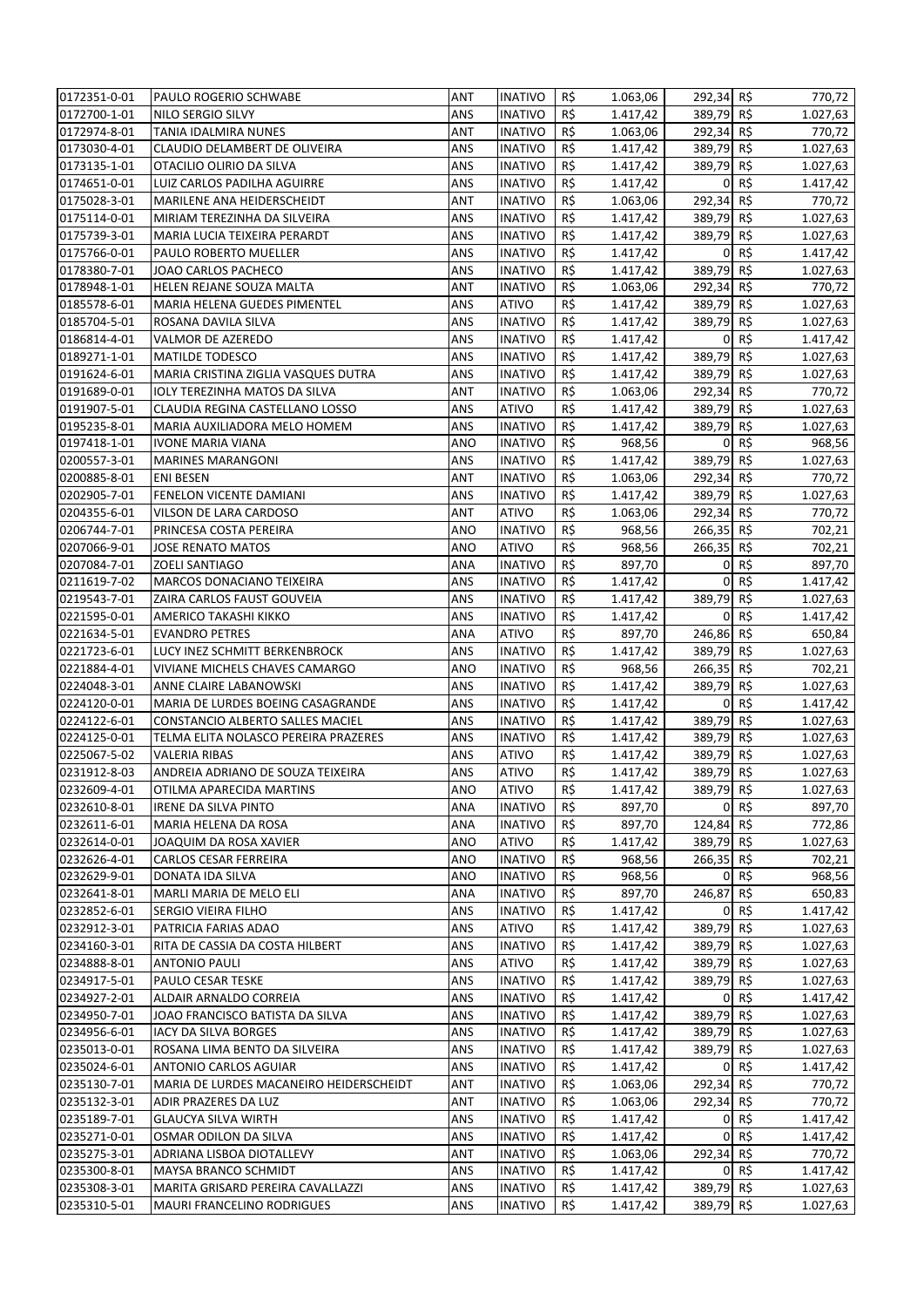| 0235331-8-01                 | ACIOLETE DE SIQUEIRA                                        | ANA        | <b>INATIVO</b>                   | R\$ | 897,70               | 246,87 R\$ |          | 650,83               |
|------------------------------|-------------------------------------------------------------|------------|----------------------------------|-----|----------------------|------------|----------|----------------------|
| 0235363-6-01                 | HELOISA HELENA VIEIRA SILVA                                 | <b>ANA</b> | <b>INATIVO</b>                   | R\$ | 897,70               | 246,87 R\$ |          | 650,83               |
| 0235432-2-01                 | <b>AURINO MONTIBELLER</b>                                   | ANS        | <b>INATIVO</b>                   | R\$ | 1.417,42             |            | 0 R5     | 1.417,42             |
| 0235434-9-01                 | MARIA HELENA KAULING RAMOS                                  | <b>ANS</b> | <b>INATIVO</b>                   | R\$ | 1.417,42             | 389,79 R\$ |          | 1.027,63             |
| 0235532-9-01                 | <b>VALTER ASSUNCAO</b>                                      | ANT        | <b>INATIVO</b>                   | R\$ | 1.063,06             | 292,34 R\$ |          | 770,72               |
| 0235714-3-01                 | <b>MARIA ROSSO PERUCH</b>                                   | ANS        | <b>INATIVO</b>                   | R\$ | 1.417,42             | $\Omega$   | R\$      | 1.417,42             |
| 0235719-4-01                 | PAULO EVANDRO RAYMUNDI                                      | <b>ANT</b> | <b>INATIVO</b>                   | R\$ | 1.063,06             | 292,34 R\$ |          | 770,72               |
| 0235755-0-01                 | MARIA LUIZA DE ROSSO                                        | ANS        | <b>INATIVO</b>                   | R\$ | 1.417,42             | 389,79 R\$ |          | 1.027,63             |
| 0235759-3-01                 | SONIA MARIA LANGE                                           | <b>ANS</b> | <b>INATIVO</b>                   | R\$ | 1.417,42             | 389,79 R\$ |          | 1.027,63             |
| 0235763-1-01                 | <b>ARAO SELL</b>                                            | <b>ANT</b> | <b>INATIVO</b>                   | R\$ | 1.063,06             | 292,34 R\$ |          | 770,72               |
| 0235767-4-01                 | <b>NEIDE REGINA LOSSO</b>                                   | ANT        | <b>INATIVO</b>                   | R\$ | 1.063,06             | 292,34 R\$ |          | 770,72               |
| 0235788-7-01                 | SANDRA REGINA SOUZA DA SILVA                                | ANT        | <b>INATIVO</b>                   | R\$ | 1.063,06             | 292,34 R\$ |          | 770,72               |
| 0235817-4-01                 | DAMACENO HERDT                                              | ANS        | <b>INATIVO</b>                   | R\$ | 1.417,42             | $\Omega$   | R\$      | 1.417,42             |
| 0235831-0-01                 | MANOEL VIDAL                                                | ANT        | <b>INATIVO</b>                   | R\$ | 1.063,06             | $\Omega$   | R\$      | 1.063,06             |
| 0235839-5-01                 | WALDIR LOSSO FILHO                                          | <b>ANT</b> | <b>INATIVO</b>                   | R\$ | 1.063,06             | 292,34 R\$ |          | 770,72               |
| 0235845-0-01                 | MARIA TEREZA JUNCKLAUS                                      | <b>ANT</b> | <b>INATIVO</b>                   | R\$ | 1.063,06             | 292,34 R\$ |          | 770,72               |
| 0235890-5-01                 | LEIA TEREZINHA SAISS                                        | <b>ANS</b> | <b>INATIVO</b>                   | R\$ | 1.417,42             | 389,79 R\$ |          | 1.027,63             |
| 0235926-0-01                 | TANIA PEREIRA NUNES                                         | <b>ANS</b> | <b>INATIVO</b>                   | R\$ | 1.417,42             | 389,79 R\$ |          | 1.027,63             |
| 0235929-4-01                 | <b>INES ADELINA PAES</b>                                    | <b>ANT</b> | <b>INATIVO</b>                   | R\$ | 1.063,06             |            | 0 R5     | 1.063,06             |
| 0235931-6-01                 | <b>HELIO DOMINGOS DA ROSA</b>                               | ANT        | <b>INATIVO</b>                   | R\$ | 1.063,06             | 292,34 R\$ |          | 770,72               |
| 0235934-0-01                 | EDIO CARLOS DA SILVA                                        | ANS        | <b>INATIVO</b>                   | R\$ | 1.417,42             | 389,79 R\$ |          | 1.027,63             |
| 0235937-5-01                 | MARIANGELA MENDES NOGUEIRA SILVA                            | ANS        | <b>INATIVO</b>                   | R\$ | 1.417,42             | 389,79 R\$ |          | 1.027,63             |
| 0235947-2-01                 | ROSEMARY CALDART BRESOLA MARQUES                            | <b>ANS</b> | <b>INATIVO</b>                   | R\$ | 1.417,42             | 389,79 R\$ |          | 1.027,63             |
| 0235951-0-01                 | DIRLEI BERNARDINO                                           | ANT        | <b>ATIVO</b>                     | R\$ | 1.063,06             | 292,34 R\$ |          | 770,72               |
| 0235966-9-01                 | ROSECLER EMILIA MUNHOZ CLEBSCH                              | <b>ANS</b> | <b>INATIVO</b>                   | R\$ | 1.417,42             | 389,79 R\$ |          | 1.027,63             |
| 0235987-1-01                 | MARIA FERNANDA PAIM NEVES                                   | <b>ANS</b> | <b>ATIVO</b>                     | R\$ | 1.417,42             | 389,79 R\$ |          | 1.027,63             |
| 0236008-0-01                 | <b>NELSON ROHDE</b>                                         | ANS        | <b>INATIVO</b>                   | R\$ | 1.417,42             | 389,79 R\$ |          | 1.027,63             |
| 0236023-3-01                 | JANE MARI VENHOLD PICOLO                                    | ANS        | <b>INATIVO</b>                   | R\$ | 1.417,42             | 389,79 R\$ |          | 1.027,63             |
| 0236024-1-01                 | JOSE DAILTON BARBIERI                                       | ANS        | <b>INATIVO</b>                   | R\$ | 1.417,42             |            | 0 R5     | 1.417,42             |
| 0236051-9-01                 | <b>IDALICIO CIPRIANO DA SILVA</b>                           | ANT        | <b>INATIVO</b>                   | R\$ | 1.063,06             | 292,34 R\$ |          | 770,72               |
| 0236677-0-01                 | MIGUEL FRANCISCO MARGHETTI LARANJEIRA                       | <b>ANS</b> | <b>INATIVO</b>                   | R\$ | 1.417,42             | 389,79 R\$ |          | 1.027,63             |
| 0236755-6-01                 | ALAISE SANTOS DE OLIVEIRA                                   | <b>ANS</b> | <b>INATIVO</b>                   | R\$ | 1.417,42             |            | $0 R$ \$ | 1.417,42             |
| 0236774-2-01                 | MAURICIO CHEVALIER DE CASTRO                                | ANS        | <b>INATIVO</b>                   | R\$ | 1.417,42             | 389,79 R\$ |          | 1.027,63             |
| 0236775-0-01                 | RAIMUNDO AUGUSTO LEITE                                      | ANS        | <b>INATIVO</b>                   | R\$ | 1.417,42             |            | $0 R$ \$ | 1.417,42             |
| 0237065-4-01                 | VERA LUCIA MAFRA                                            | ANT        | <b>INATIVO</b>                   | R\$ | 1.063,06             | 292,34 R\$ |          | 770,72               |
| 0237511-7-01                 | JOAO JOSE DOS SANTOS                                        | <b>ANT</b> | <b>INATIVO</b>                   | R\$ | 1.063,06             | 292,34 R\$ |          | 770,72               |
| 0237558-3-01                 | <b>CLARICE GANZO PIRES</b>                                  | <b>ANT</b> | <b>ATIVO</b>                     | R\$ | 1.063,06             | 292,34 R\$ |          | 770,72               |
| 0237908-2-01                 | SYDNEY JOSE DIAS FILHO                                      | <b>ANT</b> | <b>INATIVO</b>                   | R\$ | 1.063,06             | 292,34 R\$ |          | 770,72               |
| 0238322-5-01                 | <b>NANCI PASSIG</b>                                         | ANO        | <b>ATIVO</b>                     | R\$ | 968,56               | 266,35 R\$ |          | 702,21               |
| 0238323-3-01                 | VIRGINIA CALAZANS RIBEIRO ACOSTA                            | ANO        | <b>INATIVO</b>                   | R\$ | 968,56               | 266,35 R\$ |          | 702,21               |
| 0238327-6-01                 | LUIZ HENRIQUE DA SILVA                                      | <b>ANO</b> | <b>ATIVO</b>                     | R\$ | 968,56               | 266,35 R\$ |          | 702,21               |
| 0238346-2-01                 | MARIA EMILIA BORBA SILVEIRA                                 | ANS        | <b>ATIVO</b>                     | R\$ | 1.417,42             | 389,79 R\$ |          | 1.027,63             |
| 0238363-2-01                 | FATIMA REGINA FOSTER LOBO                                   | ANT        | <b>INATIVO</b>                   | R\$ | 1.063,06             | 292,34 R\$ |          | 770,72               |
| 0238749-2-01                 | EMILIA MARIA DOS SANTOS DA SILVA                            | <b>ANS</b> | <b>INATIVO</b>                   | R\$ | 1.417,42             | 389,79 R\$ |          | 1.027,63             |
| 0238837-5-01                 | ALICE LINO HEERDT MATTOS                                    | ANO        | <b>INATIVO</b>                   | R\$ | 968,56               | 266,35 R\$ |          | 702,21               |
| 0239200-3-01                 | <b>MERCEDES VERONA</b>                                      | ANT        | <b>INATIVO</b>                   | R\$ | 1.063,06             | 292,34 R\$ |          | 770,72               |
| 0239263-1-01                 | JOAO FRANCISCO BORGES                                       | ANT        | <b>INATIVO</b>                   | R\$ | 1.063,06             |            | 0 R5     | 1.063,06             |
| 0239269-0-01                 | <b>MARICI RIBAS DAUSSEN</b>                                 | ANS        | <b>INATIVO</b>                   | R\$ | 1.417,42             | 389,79 R\$ |          | 1.027,63             |
| 0239284-4-01                 | VITOR TADEU COLLA VIEIRA                                    | ANS        | <b>INATIVO</b>                   | R\$ | 1.417,42             | 389,79 R\$ |          | 1.027,63             |
| 0239291-7-01                 | FRANCISCO EMMANUEL CAMPOS FERREIRA                          | ANS        | <b>INATIVO</b>                   | R\$ | 1.417,42             | 389,79 R\$ |          | 1.027,63             |
| 0239309-3-01                 | SANDRA MARA ANDRADE                                         | ANS        | ATIVO                            | R\$ | 1.417,42             | 389,79 R\$ |          | 1.027,63             |
| 0239318-2-01                 | <b>ELIZABETH GAISSLER</b>                                   | ANS        | <b>INATIVO</b>                   | R\$ | 1.417,42             | 389,79 R\$ |          | 1.027,63             |
| 0239324-7-01                 | ROGERIO NICKLES                                             | ANT        | <b>INATIVO</b>                   | R\$ | 1.063,06             | 292,34 R\$ |          | 770,72               |
| 0239341-7-01                 | <b>JORGE ALMEIDA</b>                                        | ANT        | <b>ATIVO</b>                     | R\$ | 1.063,06             | 292,34 R\$ |          | 770,72               |
| 0239355-7-01                 | ODILA TERESINHA BORINI DIOTALLEVY                           | ANS        | <b>INATIVO</b>                   | R\$ | 1.417,42             | 389,79 R\$ |          | 1.027,63             |
| 0239372-7-01                 | MAURO TADEU DAVID BEAL                                      | ANT        | <b>ATIVO</b>                     | R\$ | 1.417,42             | 389,79 R\$ |          | 1.027,63             |
| 0239392-1-01                 | MARCO AURELIO HEITICH PEREIRA                               | ANT        | <b>ATIVO</b>                     | R\$ | 1.417,42             | 389,79 R\$ |          |                      |
| 0239421-9-01                 | LUZ MARINA COLOMBO GEWEHR                                   | ANS        | <b>INATIVO</b>                   | R\$ | 1.417,42             | 389,79 R\$ |          | 1.027,63<br>1.027,63 |
|                              |                                                             | ANS        |                                  | R\$ |                      | 389,79 R\$ |          |                      |
| 0239457-0-01                 | MARLIO SERBANDO FEIJO                                       |            | <b>INATIVO</b>                   | R\$ | 1.417,42<br>1.063,06 | 292,34 R\$ |          | 1.027,63             |
| 0239463-4-01<br>0239475-8-01 | TANIA REGINA FARIAS<br>OTILIA MARGARETE SILVESTRI           | ANT<br>ANT | <b>INATIVO</b><br><b>INATIVO</b> | R\$ | 1.063,06             | 292,34 R\$ |          | 770,72<br>770,72     |
| 0239494-4-01                 | MARIBEL LAVRATTI BORGA                                      | ANT        | <b>INATIVO</b>                   | R\$ | 1.063,06             | 292,34 R\$ |          | 770,72               |
|                              |                                                             | ANS        | <b>INATIVO</b>                   | R\$ |                      |            |          |                      |
| 0239560-6-01                 | ELEONICE KOPSCH BREHMER                                     |            |                                  | R\$ | 1.417,42             | 389,79 R\$ |          | 1.027,63             |
| 0239690-4-01<br>0239840-0-01 | ROSANGELA MARIA BORGES BOTTARO<br>KARINE DOMINGUES CARNEIRO | ANS<br>ANT | <b>INATIVO</b><br><b>INATIVO</b> | R\$ | 1.417,42<br>1.063,06 | 389,79 R\$ | 0 R5     | 1.027,63<br>1.063,06 |
|                              |                                                             |            |                                  |     |                      |            |          |                      |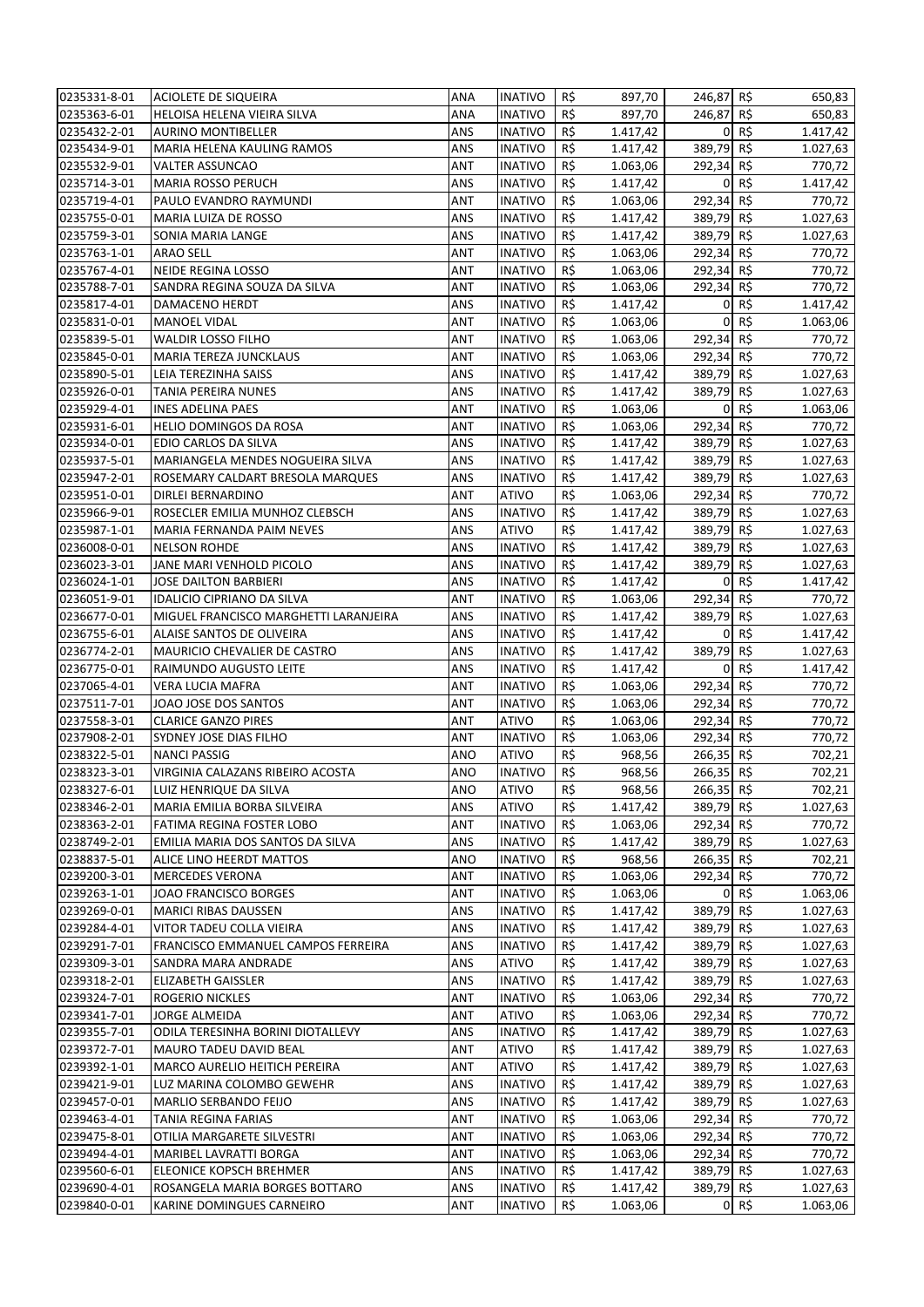| 0239864-8-01                 | JAQUELINE CABRAL FERNANDES                                             | ANT               | <b>INATIVO</b>               | R\$        | 1.063,06             | 292,34 R\$               |          | 770,72               |
|------------------------------|------------------------------------------------------------------------|-------------------|------------------------------|------------|----------------------|--------------------------|----------|----------------------|
| 0240334-0-01                 | DILZA JOSE FERMIANO                                                    | ANT               | INATIVO                      | R\$        | 1.063,06             | 292,34 R\$               |          | 770,72               |
| 0240530-0-01                 | NEUSA MARIA CURCIO EGER                                                | ANO               | <b>INATIVO</b>               | R\$        | 968,56               |                          | 0 R      | 968,56               |
| 0241307-8-01                 | MANOEL ANANIAS FIGUEIREDO                                              | ANS               | <b>INATIVO</b>               | R\$        | 1.417,42             | $\mathbf{0}$             | R\$      | 1.417,42             |
| 0241439-2-01                 | ANA MARIA DA GRACA GOMES                                               | ANT               | <b>INATIVO</b>               | R\$        | 1.063,06             | 292,34 R\$               |          | 770,72               |
| 0241449-0-01                 | ARNALDINA MARIA LAPA                                                   | ANS               | <b>INATIVO</b>               | R\$        | 1.417,42             | 389,79 R\$               |          | 1.027,63             |
| 0241521-6-01                 | MANOEL CORDEIRO                                                        | ANS               | INATIVO                      | R\$        | 1.417,42             | 389,79 R\$               |          | 1.027,63             |
| 0241525-9-01                 | <b>MARCIO LUIZ CARDOSO</b>                                             | ANS               | INATIVO                      | R\$        | 1.417,42             | 389,79 R\$               |          | 1.027,63             |
| 0241698-0-01                 | ELIAS JORGE ABDALLA                                                    | ANT               | INATIVO                      | R\$        | 1.063,06             |                          | 0 R5     | 1.063,06             |
| 0241829-0-01                 | PAULO ROBERTO DOS SANTOS                                               | ANT               | <b>INATIVO</b>               | R\$        | 1.063,06             | 292,34 R\$               |          | 770,72               |
| 0242346-4-01                 | SAUL ALBERTO MOTA                                                      | ANS               | <b>INATIVO</b>               | R\$        | 1.417,42             |                          | 0 R5     | 1.417,42             |
| 0242427-4-01                 | HERMANO HENRIQUE DE OLIVEIRA                                           | ANT               | <b>INATIVO</b>               | R\$        | 1.063,06             | 292,34 R\$               |          | 770,72               |
| 0243202-1-01                 | ETELVIRA JERONIMO DA SILVA                                             | ANA               | INATIVO                      | R\$        | 897,70               | $\overline{0}$           | R\$      | 897,70               |
| 0244817-3-01                 | WANDERLEIA VITAL VIEIRA KRETZER                                        | ANT               | INATIVO                      | R\$        | 1.063,06             | 292,34 R\$               |          | 770,72               |
| 0245380-0-01                 | CARLOS AUGUSTO ANDRADE GUEDES                                          | ANT               | <b>ATIVO</b>                 | R\$        | 1.063,06             | 292,34 R\$               |          | 770,72               |
| 0246655-4-01                 | LOURDES MARIA FRANZMANN SCHARF                                         | ANT               | <b>ATIVO</b>                 | R\$        | 1.063,06             | 292,34 R\$               |          | 770,72               |
| 0248622-9-01                 | LUIZ FELIPE DA SILVA ROCHA                                             | ANT               | <b>INATIVO</b>               | R\$        | 1.063,06             | 292,34 R\$               |          | 770,72               |
| 0248852-3-01                 | DULCE HELENA NEGRAO                                                    | ANT               | <b>INATIVO</b>               | R\$        | 1.063,06             | 292,34 R\$               |          | 770,72               |
| 0248910-4-01                 | JOSE HUGO VELOSO DA SILVA                                              | ANT               | <b>INATIVO</b>               | R\$        | 1.063,06             | 292,34 R\$               |          | 770,72               |
| 0248933-3-01                 | MAIRA TEREZINHA PIZZOLATTO                                             | ANT               | INATIVO                      | R\$        | 1.063,06             | 292,34 R\$               |          | 770,72               |
| 0251194-0-01                 | MARCELO ANTONIO MATOS                                                  | ANS               | <b>ATIVO</b>                 | R\$        | 1.417,42             | 389,79 R\$               |          | 1.027,63             |
| 0251408-7-01                 | <b>GIOVANA SELL</b>                                                    | ANS               | <b>ATIVO</b>                 | R\$        | 1.417,42             | 389,79 R\$               |          | 1.027,63             |
| 0252481-3-01                 | LEONARDO GIANOTTI DE NONOHAY                                           | ANS               | <b>ATIVO</b>                 | R\$        | 1.417,42             | 389,79 R\$               |          | 1.027,63             |
| 0253804-0-01                 | LUCINEA COSTA                                                          | ANT               | <b>INATIVO</b>               | R\$        | 1.063,06             | 292,34 R\$               |          | 770,72               |
| 0255337-6-01                 | MIRIAM ROSARIA MOREIRA                                                 | ANT               | <b>ATIVO</b>                 | R\$        | 1.063,06             | 389,79 R\$               | 0 R5     | 1.063,06             |
| 0257234-6-01                 | AURO SATURNO MADUREIRA                                                 | ANT               | <b>ATIVO</b>                 | R\$        | 1.417,42             |                          |          | 1.027,63             |
| 0257996-0-03                 | MAURICIO LUIZ PASQUALINI                                               | ANT               | <b>ATIVO</b>                 | R\$<br>R\$ | 1.417,42             | 389,79 R\$<br>389,79 R\$ |          | 1.027,63             |
| 0262538-5-01                 | ELIAS PRYCIUK KUSTER                                                   | ANS<br><b>ANT</b> | <b>ATIVO</b><br><b>ATIVO</b> | R\$        | 1.417,42<br>1.417,42 | 389,79 R\$               |          | 1.027,63             |
| 0264683-8-01<br>0281638-5-02 | ROBERTO NICOLAZZI GARCIA<br>MARIA CRISTINA MAY BERKENBROCK BITTENCOURT | ANS               | <b>ATIVO</b>                 | R\$        | 1.417,42             | 389,79 R\$               |          | 1.027,63<br>1.027,63 |
| 0282975-4-02                 | JUCIANA FERNANDES DA SILVA                                             | ANS               | <b>ATIVO</b>                 | R\$        | 1.417,42             | 389,79 R\$               |          | 1.027,63             |
| 0283000-0-03                 | <b>JACSON NUNES</b>                                                    | ANS               | <b>ATIVO</b>                 | R\$        | 1.417,42             | 389,79 R\$               |          | 1.027,63             |
| 0284413-3-02                 | ORLANDO AMORIM                                                         | ANT               | <b>INATIVO</b>               | R\$        | 1.063,06             | 292,34 R\$               |          | 770,72               |
| 0287327-3-01                 | ADRIANA BARBATO ABREU                                                  | ANS               | ATIVO                        | R\$        | 1.417,42             | 389,79 R\$               |          | 1.027,63             |
| 0289998-1-01                 | HELOISA HELENA CUSTODIO                                                | ANS               | <b>ATIVO</b>                 | R\$        | 1.417,42             | 389,79 R\$               |          | 1.027,63             |
| 0292921-0-02                 | IZITA MARIA MARTINS                                                    | ANS               | <b>ATIVO</b>                 | R\$        | 1.417,42             | 389,79 R\$               |          | 1.027,63             |
| 0294864-8-01                 | SIMONE NEVES ORTIGA                                                    | ANT               | <b>ATIVO</b>                 | R\$        | 1.063,06             | 292,34 R\$               |          | 770,72               |
| 0297797-4-02                 | MERI LUCIA CUSTODIO OSELAME                                            | ANS               | <b>INATIVO</b>               | R\$        | 1.417,42             | 389,79 R\$               |          | 1.027,63             |
| 0300407-4-03                 | IRDES APARECIDA SLONGO BENETTI                                         | ANS               | <b>ATIVO</b>                 | R\$        | 1.417,42             | 389,79 R\$               |          | 1.027,63             |
| 0303996-0-03                 | KATIA CRISTINA WALTRICK BRANCO                                         | ANS               | <b>ATIVO</b>                 | R\$        | 1.417,42             | 389,79 R\$               |          | 1.027,63             |
| 0305077-7-04                 | FABIANA MILLEN CARLIN MOMM                                             | ANS               | <b>ATIVO</b>                 | R\$        | 1.417,42             | 389,79 R\$               |          | 1.027,63             |
| 0307976-7-03                 | MIGUEL AUGUSTO COLOMBI VILLAIN                                         | ANS               | <b>ATIVO</b>                 | R\$        | 1.417,42             | 389,79 R\$               |          | 1.027,63             |
| 0319027-7-01                 | ENESIO JOAO BOLSONI                                                    | ANS               | <b>INATIVO</b>               | R\$        | 1.417,42             | 389,79 R\$               |          | 1.027,63             |
| 0319049-8-01                 | LEONARDO SOHN NOGUEIRA RAMOS                                           | ANS               | INATIVO                      | R\$        | 1.417,42             | 389,79 R\$               |          | 1.027,63             |
| 0319068-4-01                 | MARIA TOMAZIA GOMES DOS SANTOS                                         | ANS               | <b>INATIVO</b>               | R\$        | 1.417,42             | 389,79 R\$               |          | 1.027,63             |
| 0319096-0-01                 | SEBASTIAO LUCIO DA SILVA TELLES                                        | ANS               | <b>INATIVO</b>               | R\$        | 1.417,42             |                          | $0 R$ \$ | 1.417,42             |
| 0319101-0-01                 | TADEU JOSE COUTINHO                                                    | ANS               | <b>INATIVO</b>               | R\$        | 1.417,42             |                          | 0 R5     | 1.417,42             |
| 0319166-4-01                 | MARILENE SILVA DE ORLEANS CASAGRANDE                                   | ANS               | <b>INATIVO</b>               | R\$        | 1.417,42             | 389,79 R\$               |          | 1.027,63             |
| 0319428-0-01                 | JOSE RICARDO HERTER                                                    | ANT               | ATIVO                        | R\$        | 1.063,06             | 292,34 R\$               |          | 770,72               |
| 0322172-5-01                 | ELAINE CRISTINA ENNES DO VALLE                                         | ANS               | <b>INATIVO</b>               | R\$        | 1.417,42             |                          | 0 R5     | 1.417,42             |
| 0328524-3-04                 | RUBENS SERGIO CZIECELSKI                                               | ANS               | <b>ATIVO</b>                 | R\$        | 1.417,42             | 389,79 R\$               |          | 1.027,63             |
| 0329094-8-02                 | INGRID ELISABETH HAMMERSCHMIDT                                         | ANS               | <b>ATIVO</b>                 | R\$        | 1.417,42             | 389,79 R\$               |          | 1.027,63             |
| 0338216-8-02                 | <b>EVELISE STUART DA SILVA</b>                                         | ANS               | <b>ATIVO</b>                 | R\$        | 1.417,42             | 389,79 R\$               |          | 1.027,63             |
| 0340286-0-03                 | RODRIGO SILVEIRA GUILHERME                                             | ANS               | <b>ATIVO</b>                 | R\$        | 1.417,42             | 389,79 R\$               |          | 1.027,63             |
| 0340351-3-02                 | TATIANA GOMES BACK BEPPLER                                             | ANS               | <b>ATIVO</b>                 | R\$        | 1.417,42             | 389,79 R\$               |          | 1.027,63             |
| 0340487-0-02                 | IVAN ANTONIO KRETZER SANTOS                                            | ANS               | <b>ATIVO</b>                 | R\$        | 1.417,42             | 389,79 R\$               |          | 1.027,63             |
| 0340539-7-02                 | RENATA DE ARRUDA FETT LARGURA                                          | ANS               | <b>ATIVO</b>                 | R\$        | 1.417,42             | 389,79 R\$               |          | 1.027,63             |
| 0340548-6-02                 | RICARDO BOFF                                                           | ANS               | <b>ATIVO</b>                 | R\$        | 1.417,42             | 389,79 R\$               |          | 1.027,63             |
| 0340755-1-03                 | DANIELLE HUGEN TOMAZ WERNER                                            | ANS               | <b>ATIVO</b>                 | R\$        | 1.417,42             | 389,79 R\$               |          | 1.027,63             |
| 0342980-6-02                 | <b>SADY BECK JUNIOR</b>                                                | ANS               | <b>ATIVO</b>                 | R\$        | 1.417,42             | 389,79 R\$               |          | 1.027,63             |
| 0356508-4-03                 | ADRIANNY ASSIS ALVES MARTINS                                           | ANS               | <b>ATIVO</b>                 | R\$        | 1.417,42             | 389,79 R\$               |          | 1.027,63             |
| 0357520-9-02                 | MURILO ANDRADE DE SOUSA                                                | ANS               | <b>ATIVO</b>                 | R\$        | 1.417,42             | 389,79 R\$               |          | 1.027,63             |
| 0357756-2-03                 | PATRICIA COELHO PILATI                                                 | ANS               | <b>ATIVO</b>                 | R\$        | 1.417,42             | 389,79 R\$               |          | 1.027,63             |
| 0357898-4-02                 | ROBERTA DA ROSA SILVA AQUINO                                           | ANS               | <b>ATIVO</b>                 | R\$        | 1.417,42             | 389,79 R\$               |          | 1.027,63             |
| 0357952-2-02                 | <b>GREICE VERAS CARVALHO</b>                                           | ANS               | <b>ATIVO</b>                 | R\$        | 1.417,42             | 389,79 R\$               |          | 1.027,63             |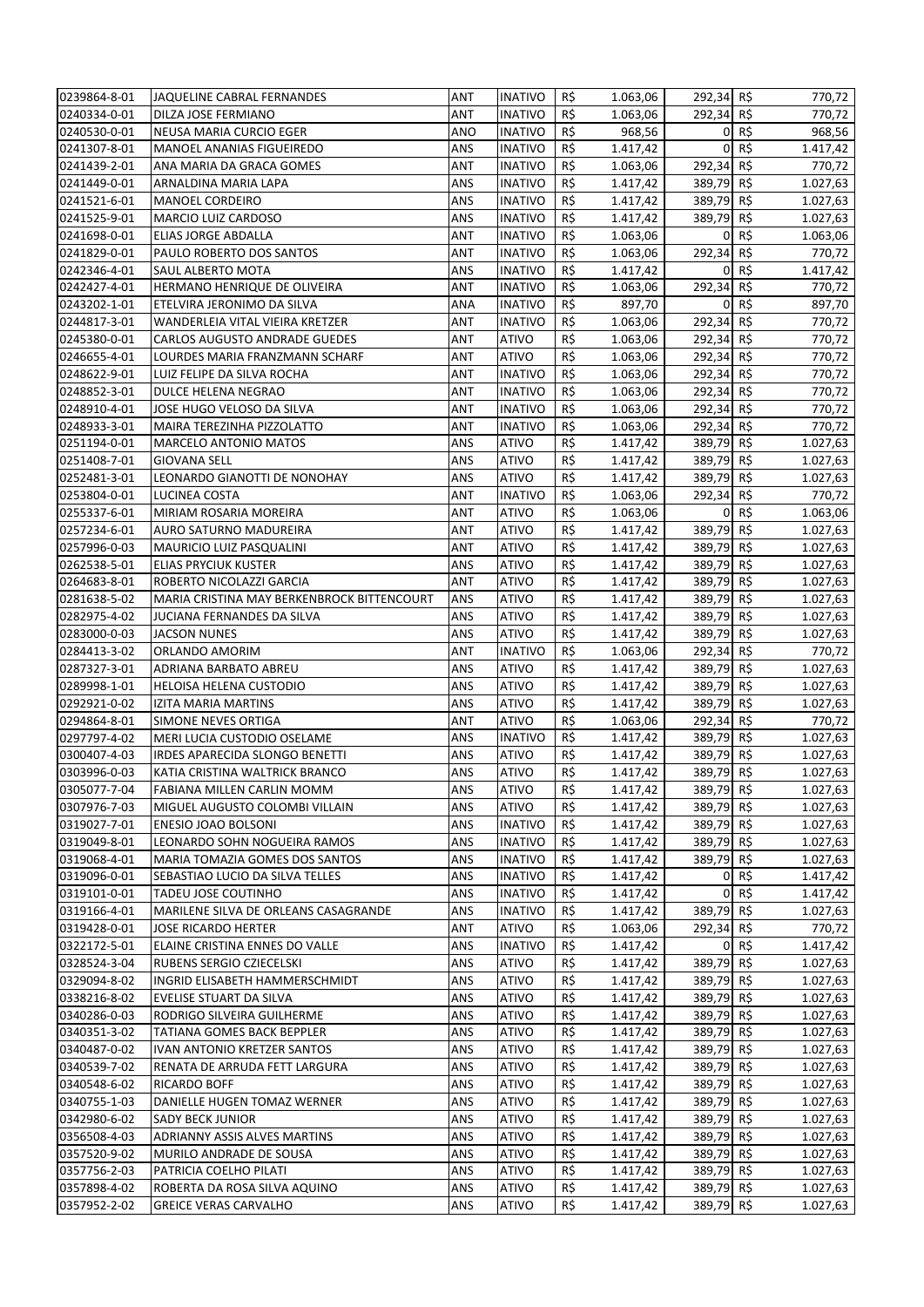| 0359397-5-02 | DIEGO FERNANDES BRIGIDO                        | ANT        | <b>ATIVO</b>                 | R\$ | 1.063,06 | 146,13 R\$ | 916,93   |
|--------------|------------------------------------------------|------------|------------------------------|-----|----------|------------|----------|
| 0360502-7-01 | LUCIANA DE AGUIAR                              | ANS        | <b>ATIVO</b>                 | R\$ | 1.417,42 | 389,79 R\$ | 1.027,63 |
| 0361728-9-01 | VANESSA RIBEIRO LAZZARI SERIGHELLI             | ANS        | <b>ATIVO</b>                 | R\$ | 1.417,42 | 389,79 R\$ | 1.027,63 |
| 0365386-2-02 | JOAO MARCOS FARIAS DA CUNHA                    | ANS        | <b>ATIVO</b>                 | R\$ | 1.417,42 | 389,79 R\$ | 1.027,63 |
| 0366842-8-02 | LUCIANA CAMARGO CASALI                         | ANS        | <b>ATIVO</b>                 | R\$ | 1.417,42 | 389,79 R\$ | 1.027,63 |
| 0367671-4-02 | DJALMA HENRY SANTOS DA ROCHA                   | ANS        | <b>ATIVO</b>                 | R\$ | 1.417,42 | 389,79 R\$ | 1.027,63 |
| 0371730-5-03 | RENATA CARVALHO RIGOL FERNANDES                | ANS        | <b>ATIVO</b>                 | R\$ | 1.417,42 | 389,79 R\$ | 1.027,63 |
| 0371800-0-02 | CARLA BITTELBRUN TAHARA                        | ANS        | <b>ATIVO</b>                 | R\$ | 1.417,42 | 389,79 R\$ | 1.027,63 |
| 0371865-4-01 | FLAVIA ROSA DE OLIVEIRA                        | ANS        | <b>ATIVO</b>                 | R\$ | 1.417,42 | 389,79 R\$ | 1.027,63 |
| 0371948-0-02 | KARINE CARDOSO DOS SANTOS                      | ANS        | <b>ATIVO</b>                 | R\$ | 1.417,42 | 389,79 R\$ | 1.027,63 |
| 0372040-3-02 | SYLMARA PAULA SENHORINI BERG                   | ANS        | <b>ATIVO</b>                 | R\$ | 1.417,42 | 389,79 R\$ | 1.027,63 |
| 0372256-2-03 | MARIANO RIBAS MARINHO                          | ANS        | <b>ATIVO</b>                 | R\$ | 1.417,42 | 389,79 R\$ | 1.027,63 |
| 0372300-3-02 | FLAVIO VALCANAIA ZANINI                        | ANS        | <b>ATIVO</b>                 | R\$ | 1.417,42 | 389,79 R\$ | 1.027,63 |
| 0375954-7-01 | ANDREA FIGUEIRO DA SILVA                       | ANS        | <b>ATIVO</b>                 | R\$ | 1.417,42 | 389,79 R\$ | 1.027,63 |
| 0376286-6-03 | LUANA MARION STASKOWIAN REGINATO ZAPANI        | ANS        | <b>ATIVO</b>                 | R\$ | 1.417,42 | 389,79 R\$ | 1.027,63 |
| 0376482-6-01 | SILVIO GAMA FARIAS                             | ANS        | <b>ATIVO</b>                 | R\$ | 1.417,42 | 389,79 R\$ | 1.027,63 |
| 0376495-8-01 | AURORA DE ARAUJO BRAGA                         | ANS        | <b>ATIVO</b>                 | R\$ | 1.417,42 | 389,79 R\$ | 1.027,63 |
| 0379227-7-01 | MARCO TULIO VIEIRA DE MENEZES                  | ANS        | <b>ATIVO</b>                 | R\$ | 1.417,42 | 389,79 R\$ | 1.027,63 |
| 0382859-0-01 | THAIS FERREIRA CURI                            | ANS        | <b>ATIVO</b>                 | R\$ | 1.417,42 | 389,79 R\$ | 1.027,63 |
| 0384633-4-02 | <b>BRUNO RIBEIRO</b>                           | ANS        | <b>ATIVO</b>                 | R\$ | 1.417,42 | 389,79 R\$ | 1.027,63 |
|              |                                                |            |                              | R\$ |          | 389,79 R\$ |          |
| 0385034-0-01 | LEANDRO AUGUSTO SAMPAIO<br>DANIEL TESKE CORREA | ANS<br>ANS | <b>ATIVO</b><br><b>ATIVO</b> | R\$ | 1.417,42 | 389,79 R\$ | 1.027,63 |
| 0388597-6-01 |                                                |            |                              |     | 1.417,42 |            | 1.027,63 |
| 0388778-2-01 | CRISTIANE SIMONE GROSKLAGS MATTOS              | ANS        | <b>ATIVO</b>                 | R\$ | 1.417,42 | 389,79 R\$ | 1.027,63 |
| 0388779-0-01 | <b>KARINE FRONER</b>                           | ANS        | <b>ATIVO</b>                 | R\$ | 1.417,42 | 389,79 R\$ | 1.027,63 |
| 0388897-5-01 | <b>CRISLAINE DA LUZ</b>                        | ANS        | <b>ATIVO</b>                 | R\$ | 1.417,42 | 389,79 R\$ | 1.027,63 |
| 0388980-7-01 | LYANA CARRILHO CARDOSO                         | ANS        | <b>ATIVO</b>                 | R\$ | 1.417,42 | 389,79 R\$ | 1.027,63 |
| 0389048-1-01 | ADRIANO DIAS DE LIMA                           | ANS        | <b>ATIVO</b>                 | R\$ | 1.417,42 | 389,79 R\$ | 1.027,63 |
| 0389182-8-01 | LISETE TERESINHA SCALABRIN                     | ANS        | <b>ATIVO</b>                 | R\$ | 1.417,42 | 389,79 R\$ | 1.027,63 |
| 0389816-4-01 | ANDREIA RANZI DE CAMARGO                       | ANS        | <b>ATIVO</b>                 | R\$ | 1.417,42 | 389,79 R\$ | 1.027,63 |
| 0390836-4-03 | JULIO CESAR MARTINS                            | ANT        | <b>ATIVO</b>                 | R\$ | 1.063,06 | 148,63 R\$ | 914,43   |
| 0390963-8-02 | MICHELLE KWOK FAN CHEUNG                       | <b>ANS</b> | <b>ATIVO</b>                 | R\$ | 1.417,42 | 389,79 R\$ | 1.027,63 |
| 0391864-5-01 | ARY SERGIO DIAS FILHO                          | ANS        | <b>ATIVO</b>                 | R\$ | 1.417,42 | 389,79 R\$ | 1.027,63 |
| 0392115-8-01 | ALICE ROSANA DA SILVA NEGRO VAZ                | ANS        | <b>ATIVO</b>                 | R\$ | 1.417,42 | 389,79 R\$ | 1.027,63 |
| 0393465-9-02 | ALEXANDRA TOMACHEUSKI                          | ANS        | <b>ATIVO</b>                 | R\$ | 1.417,42 | 389,79 R\$ | 1.027,63 |
| 0393562-0-03 | SIMONE BARBOSA BUSS ZAIA                       | ANS        | <b>ATIVO</b>                 | R\$ | 1.417,42 | 389,79 R\$ | 1.027,63 |
| 0393622-8-01 | <b>JUCELITO DARELA MENDES</b>                  | ANS        | <b>ATIVO</b>                 | R\$ | 1.417,42 | 389,79 R\$ | 1.027,63 |
| 0393644-9-01 | JANICE VIEIRA MACEDO                           | ANS        | <b>ATIVO</b>                 | R\$ | 1.417,42 | 389,79 R\$ | 1.027,63 |
| 0393645-7-01 | <b>GUILHERME WENDHAUSEN PEREIRA</b>            | ANS        | <b>ATIVO</b>                 | R\$ | 1.417,42 | 389,79 R\$ | 1.027,63 |
| 0397683-1-01 | LUIZ OTAVIO CAMPOS SIMONE                      | ANS        | <b>ATIVO</b>                 | R\$ | 1.417,42 | 374,89 R\$ | 1.042,53 |
| 0397963-6-01 | CAROLINA OLIVEIRA CANAS                        | <b>ANS</b> | <b>ATIVO</b>                 | R\$ | 1.417,42 | 389,79 R\$ | 1.027,63 |
| 0397967-9-01 | ELISANDRA DA SILVA FORTKAMP                    | <b>ANS</b> | <b>ATIVO</b>                 | R\$ | 1.417,42 | 389,79 R\$ | 1.027,63 |
| 0604418-2-01 | ALAN FELIPE FAGUNDES                           | ANS        | <b>ATIVO</b>                 | R\$ | 1.417,42 | 389,79 R\$ | 1.027,63 |
| 0605100-6-01 | BRUNA ATHAYDE BARROS                           | ANS        | <b>ATIVO</b>                 | R\$ | 1.417,42 | 389,79 R\$ | 1.027,63 |
| 0608294-7-01 | PAULO RONE ARAUJO DE JESUS                     | ANT        | <b>ATIVO</b>                 | R\$ | 1.417,42 | 389,79 R\$ | 1.027,63 |
| 0610976-4-01 | RICARDO COSTA KNOLL                            | ANT        | <b>ATIVO</b>                 | R\$ | 1.417,42 | 389,79 R\$ | 1.027,63 |
| 0611937-9-01 | DANIELA HOEPERS LOCH                           | ANS        | <b>ATIVO</b>                 | R\$ | 1.417,42 | 389,79 R\$ | 1.027,63 |
| 0616508-7-01 | FELIPE ANSELMO REIS                            | ANS        | <b>ATIVO</b>                 | R\$ | 1.417,42 | 389,79 R\$ | 1.027,63 |
| 0620212-8-02 | LUCAS ALMEIDA BEIERSDORF                       | ANS        | <b>ATIVO</b>                 | R\$ | 1.417,42 | 389,79 R\$ | 1.027,63 |
| 0622012-6-01 | <b>BIANCA CAROLINA MARCOS</b>                  | ANS        | <b>ATIVO</b>                 | R\$ | 1.417,42 | 389,79 R\$ | 1.027,63 |
| 0627727-6-01 | MOACIR DOS SANTOS SILVEIRA                     | ANS        | <b>ATIVO</b>                 | R\$ | 1.417,42 | 389,79 R\$ | 1.027,63 |
| 0628373-0-01 | HORRANA MOURA MOREIRA                          | ANS        | <b>ATIVO</b>                 | R\$ | 1.417,42 | 389,79 R\$ | 1.027,63 |
| 0638524-9-01 | <b>BRUNA BORGES</b>                            | ANS        | <b>ATIVO</b>                 | R\$ | 1.417,42 | 389,79 R\$ | 1.027,63 |
| 0655295-1-02 | ANDRE DALL IGNA                                | ANS        | <b>ATIVO</b>                 | R\$ | 1.417,42 | 389,79 R\$ | 1.027,63 |
| 0655313-3-02 | ANTONIO HENRIQUES FERRARO BARATA               | ANS        | <b>ATIVO</b>                 | R\$ | 1.417,42 | 389,79 R\$ | 1.027,63 |
| 0655402-4-02 | RENATA FRANCIS PALMA SILVA                     | ANS        | <b>ATIVO</b>                 | R\$ | 1.417,42 | 389,79 R\$ | 1.027,63 |
| 0656893-9-01 | JULIANA RIBEIRO GOULART                        | ANS        | <b>ATIVO</b>                 | R\$ | 1.417,42 | 389,79 R\$ | 1.027,63 |
| 0658727-5-02 | JUAN ANDRES CLARAMUNT                          | ANS        | <b>ATIVO</b>                 | R\$ | 1.417,42 | 389,79 R\$ | 1.027,63 |
| 0658801-8-02 | BARTIRA BARROS SALMOM DE SOUZA                 | ANS        | <b>ATIVO</b>                 | R\$ | 1.417,42 | 389,79 R\$ | 1.027,63 |
| 0658901-4-02 | ANA LUIZA ZANIBONI SEBA SALOMAO                | ANS        | <b>ATIVO</b>                 | R\$ | 1.417,42 | 389,79 R\$ | 1.027,63 |
| 0659858-7-02 | ANA PAULA LIMACO PACHECO                       | ANS        | <b>ATIVO</b>                 | R\$ | 1.417,42 | 389,79 R\$ | 1.027,63 |
| 0665248-4-01 | PATRICIA BUDNI                                 | ANS        | <b>ATIVO</b>                 | R\$ | 1.417,42 | 389,79 R\$ | 1.027,63 |
| 0671589-3-01 | <b>MARIZA MORAS</b>                            | ANT        | <b>ATIVO</b>                 | R\$ | 1.063,06 | 221,15 R\$ | 841,91   |
| 0677389-3-01 | SIMONI APARECIDA FERREIRA                      | ANS        | <b>ATIVO</b>                 | R\$ | 1.417,42 | 389,79 R\$ | 1.027,63 |
| 0696136-3-03 | MARIANA DUTRA DOS SANTOS                       | ANT        | <b>ATIVO</b>                 | R\$ | 1.417,42 | 389,79 R\$ | 1.027,63 |
| 0699604-3-01 | <b>FABRICIO FAUSTINA</b>                       | ANS        | <b>ATIVO</b>                 | R\$ | 1.417,42 | 389,79 R\$ | 1.027,63 |
|              |                                                |            |                              |     |          |            |          |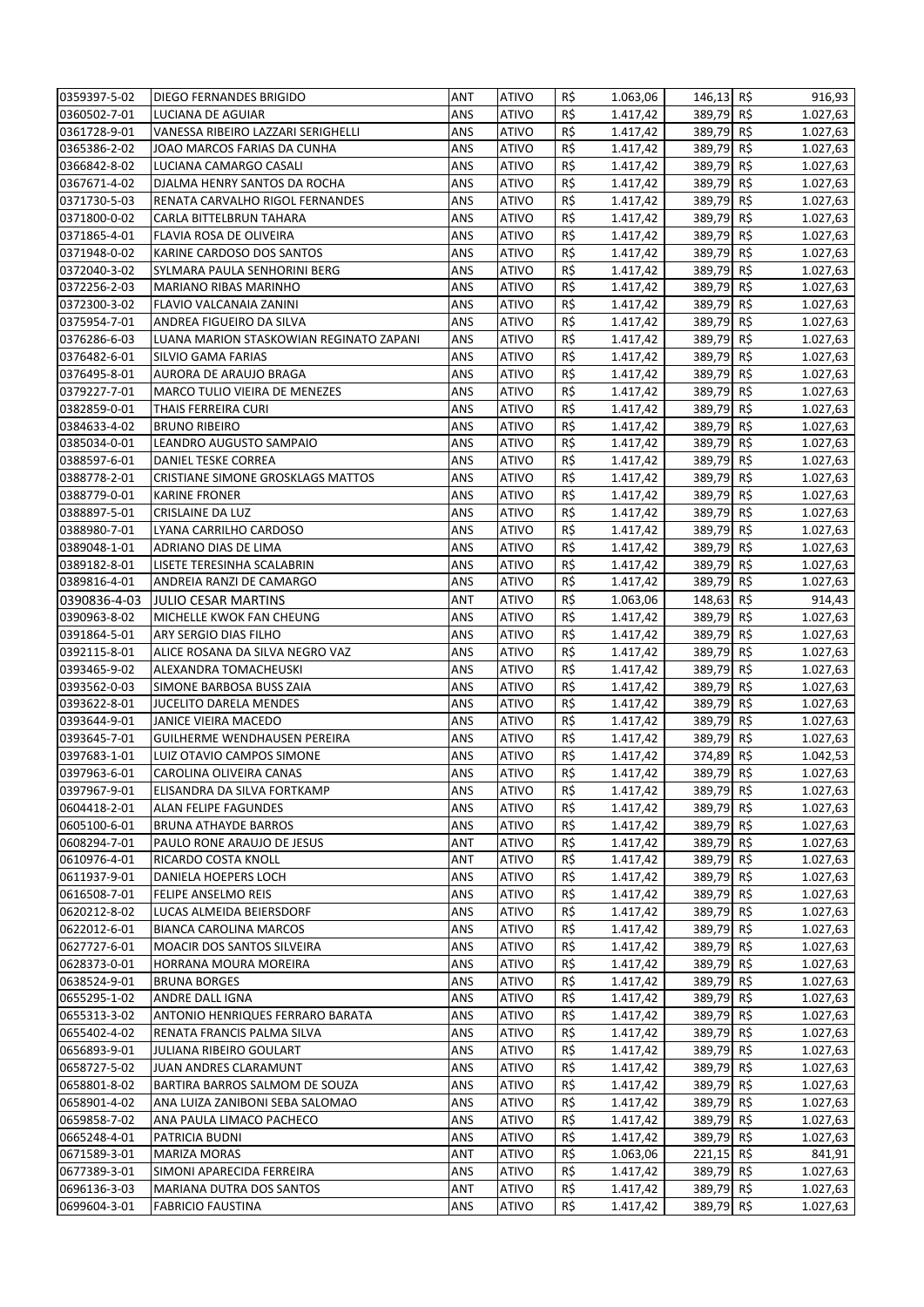| 0700815-5-02                 | PAULO HENRIQUE ALVES DE CARVALHO JUNIOR              | ANS        | <b>ATIVO</b>                 | R\$        | 1.417,42             | 389,79 R\$               | 1.027,63             |
|------------------------------|------------------------------------------------------|------------|------------------------------|------------|----------------------|--------------------------|----------------------|
| 0919108-9-01                 | JUAREZ ANTONIO DE SOUZA                              | ANS        | <b>ATIVO</b>                 | R\$        | 1.417,42             | 389,79 R\$               | 1.027,63             |
| 0950183-5-01                 | MIRANI MASSANEIRO MELO                               | ANS        | <b>ATIVO</b>                 | R\$        | 1.417,42             | 389,79 R\$               | 1.027,63             |
| 0950188-6-01                 | <b>VERONICK CECILIA SAMPAIO</b>                      | ANT        | <b>ATIVO</b>                 | R\$        | 1.417,42             | 389,79 R\$               | 1.027,63             |
| 0950193-2-01                 | <b>ADRIANO GRAMS</b>                                 | ANT        | <b>ATIVO</b>                 | R\$        | 1.417,42             | 389,79 R\$               | 1.027,63             |
| 0950212-2-01                 | <b>CLEBER ROSSO BICCA</b>                            | ANT        | <b>ATIVO</b>                 | R\$        | 1.417,42             | 389,79 R\$               | 1.027,63             |
| 0950216-5-02                 | RENATO SOUZA TRISTAO                                 | ANS        | <b>ATIVO</b>                 | R\$        | 1.417,42             | 389,79 R\$               | 1.027,63             |
| 0950227-0-02                 | ALINE SALVADOR SORGEN                                | ANS        | <b>ATIVO</b>                 | R\$        | 1.417,42             | 389,79 R\$               | 1.027,63             |
| 0950332-3-01                 | KAREN REGINA INACIO NORONHA                          | ANS        | <b>ATIVO</b>                 | R\$        | 1.417,42             | 389,79 R\$               | 1.027,63             |
| 0950562-8-02                 | MARCELO MENDES DOS SANTOS                            | ANS        | <b>ATIVO</b>                 | R\$        | 1.417,42             | 389,79 R\$               | 1.027,63             |
| 0950697-7-01                 | ANGELICA GORGES                                      | ANS        | <b>ATIVO</b>                 | R\$        | 1.417,42             | 389,79 R\$               | 1.027,63             |
| 0950792-2-02                 | <b>FABIO HENRIQUE CAMISAO</b>                        | ANS        | <b>ATIVO</b>                 | R\$        | 1.417,42             | 389,79 R\$               | 1.027,63             |
| 0950837-6-01                 | CAROLINA FERREIRA HAIDE PACHECO                      | ANS        | <b>ATIVO</b>                 | R\$        | 1.417,42             | 389,79 R\$               | 1.027,63             |
| 0950844-9-03                 | <b>JUSSARA LIRA</b>                                  | ANS        | <b>ATIVO</b>                 | R\$        | 1.417,42             | 389,79 R\$               | 1.027,63             |
| 0950845-7-01                 | <b>GRASIELA MENDES JEREMIAS</b>                      | ANS        | <b>ATIVO</b>                 | R\$        | 1.417,42             | 389,79 R\$               | 1.027,63             |
| 0950846-5-01                 | EVANDRO JOSE SABINO                                  | ANS        | <b>ATIVO</b>                 | R\$        | 1.417,42             | 389,79 R\$               | 1.027,63             |
| 0950851-1-02                 | FERNANDA MENDES NOGUEIRA SILVA VIANA                 | ANS        | <b>ATIVO</b>                 | R\$        | 1.417,42             | 389,79 R\$               | 1.027,63             |
| 0950856-2-01                 | <b>GUSTAVO DIAS DANZIATO</b>                         | ANS        | <b>ATIVO</b>                 | R\$        | 1.417,42             | 389,79 R\$               | 1.027,63             |
| 0951003-6-01                 | LEONARDO SILVA GUIMARAES                             | ANS        | <b>ATIVO</b>                 | R\$        | 1.417,42             | 389,79 R\$               | 1.027,63             |
| 0951004-4-01                 | ASTOR NINA DE CARVALHO JUNIOR                        | ANS        | <b>ATIVO</b>                 | R\$        | 1.417,42             | 389,79 R\$               | 1.027,63             |
| 0951005-2-02                 | ALINE MARTINS MACHADO                                | ANS        | <b>ATIVO</b>                 | R\$        | 1.417,42             | 389,79 R\$               | 1.027,63             |
| 0951006-0-01                 | CAROLINA ROCHA DE ARAUJO                             | ANS        | <b>ATIVO</b>                 | R\$        | 1.417,42             | 389,79 R\$               | 1.027,63             |
| 0951176-8-01                 | BRUNA MARTINS BRUNEL ALVES COLLACO                   | ANS        | <b>ATIVO</b>                 | R\$        | 1.417,42             | 389,79 R\$               | 1.027,63             |
| 0951297-7-01                 | <b>MARCO ANTONIO BUZZI</b>                           | ANS        | <b>ATIVO</b>                 | R\$        | 1.417,42             | 389,79 R\$               | 1.027,63             |
| 0951503-8-03                 | ALVARO LUIZ DA COSTA SILVA                           | ANS        | <b>ATIVO</b>                 | R\$        | 1.417,42             | 389,79 R\$               | 1.027,63             |
| 0951715-4-01                 | MARGARET MARIA DA SILVA                              | ANS        | <b>ATIVO</b>                 | R\$        | 1.417,42             | 389,79 R\$               | 1.027,63             |
| 0951716-2-01                 | SILVIA RENATA MANTOVANI                              | ANS        | <b>ATIVO</b>                 | R\$        | 1.417,42             | 389,79 R\$               | 1.027,63             |
| 0951871-1-02                 | VINICIUS ANTONIO PELISSARI                           | ANS        | <b>ATIVO</b>                 | R\$        | 1.417,42             | 389,79 R\$               | 1.027,63             |
| 0951991-2-01                 | <b>GUILHERME NOGUEIRA GASTE</b>                      | ANS        | <b>ATIVO</b>                 | R\$        | 1.417,42             | 389,79 R\$               | 1.027,63             |
| 0952213-1-01                 | ALESSANDRA SAYULI SAITO                              | ANS        | <b>ATIVO</b>                 | R\$        | 1.417,42             | 389,79 R\$               | 1.027,63             |
| 0952214-0-01                 | JULIANA ALVES PINHEIRO DA COSTA                      | ANS        | <b>ATIVO</b>                 | R\$<br>R\$ | 1.417,42             | 389,79 R\$               | 1.027,63             |
| 0952215-8-01<br>0952508-4-01 | LIVIA FERRAZOLI DE CREDDO<br>FERNANDO BEIRAO SCHMITZ | ANS        | <b>ATIVO</b><br><b>ATIVO</b> | R\$        | 1.417,42             | 389,79 R\$<br>389,79 R\$ | 1.027,63             |
| 0952605-6-02                 |                                                      | ANS<br>ANS | <b>ATIVO</b>                 | R\$        | 1.417,42             | 389,79 R\$               | 1.027,63             |
| 0952639-0-02                 | <b>JESSE ALBERTO SCHWEITZER</b><br>ADRIANO ROSSETTO  | ANS        | <b>ATIVO</b>                 | R\$        | 1.417,42<br>1.417,42 | 389,79 R\$               | 1.027,63<br>1.027,63 |
| 0952664-1-02                 | FERNANDA CAVALLI SCHMITT                             | ANO        | <b>ATIVO</b>                 | R\$        | 1.417,42             | 389,79 R\$               | 1.027,63             |
| 0952837-7-02                 | MAIARA DE BITENCOURT GONCALVES                       | ANS        | <b>ATIVO</b>                 | R\$        | 1.417,42             | 389,79 R\$               | 1.027,63             |
| 0952889-0-01                 | <b>GABRIEL BONETTI</b>                               | ANS        | <b>ATIVO</b>                 | R\$        | 1.417,42             | 389,79 R\$               | 1.027,63             |
| 0952898-9-01                 | TASSIA FERNANDA COTRIN DA SILVA                      | ANS        | <b>ATIVO</b>                 | R\$        | 1.417,42             | 389,79 R\$               | 1.027,63             |
| 0952899-7-01                 | ANDRE SOUZA                                          | ANS        | <b>ATIVO</b>                 | R\$        | 1.417,42             | 389,79 R\$               | 1.027,63             |
| 0953041-0-01                 | TATIANA HONORIO SILVA KERSTING                       | ANS        | <b>ATIVO</b>                 | R\$        | 1.417,42             | 389,79 R\$               | 1.027,63             |
| 0953102-5-01                 | CAMILA VILLAR DE FREITAS                             | ANS        | <b>ATIVO</b>                 | R\$        | 1.417,42             | 389,79 R\$               | 1.027,63             |
| 0953249-8-01                 | <b>JUCELY COELHO</b>                                 | ANT        | <b>ATIVO</b>                 | R\$        | 1.417,42             | 278,78 R\$               | 1.138,64             |
| 0954014-8-01                 | GIGLIOLA ARAUJO SIQUEIRA DA COSTA                    | ANT        | <b>ATIVO</b>                 | R\$        | 1.417,42             | 389,79 R\$               | 1.027,63             |
| 0954135-7-02                 | PAULA REGINA SCOZ COSTA ROCHA                        | ANS        | <b>ATIVO</b>                 | R\$        | 1.417,42             | 389,79 R\$               | 1.027,63             |
| 0954187-0-01                 | ANDREZA MARIA DE OLIVEIRA RAYMUNDO                   | ANS        | <b>ATIVO</b>                 | R\$        | 1.417,42             | 389,79 R\$               | 1.027,63             |
| 0954770-3-01                 | <b>GUSTAVO FERRER MONTEIRO DIOGO</b>                 | ANS        | <b>ATIVO</b>                 | R\$        | 1.417,42             | 389,79 R\$               | 1.027,63             |
| 0955068-2-01                 | ROSANE DE FATIMA DOS SANTOS                          | ANS        | <b>ATIVO</b>                 | R\$        | 1.417,42             | 389,79 R\$               | 1.027,63             |
| 0955479-3-01                 | LUZIANE SARA BATISTA BOEHM                           | ANS        | <b>ATIVO</b>                 | R\$        | 1.417,42             | 389,79 R\$               | 1.027,63             |
| 0955852-7-01                 | WLADIMIR WRUBLEVSKI AUED                             | ANS        | <b>ATIVO</b>                 | R\$        | 1.417,42             | 389,79 R\$               | 1.027,63             |
| 0956109-9-01                 | CELICE GOMES CARMO OLIVEIRA SCOZ                     | ANS        | <b>ATIVO</b>                 | R\$        | 1.417,42             | 389,79 R\$               | 1.027,63             |
| 0956119-6-01                 | <b>ANDRE BASTOS</b>                                  | ANT        | <b>ATIVO</b>                 | R\$        | 1.417,42             | 389,79 R\$               | 1.027,63             |
| 0956248-6-01                 | CAMILA ROMANI PAVAN                                  | ANS        | <b>ATIVO</b>                 | R\$        | 1.417,42             | 389,79 R\$               | 1.027,63             |
| 0956300-8-02                 | TANIA GISELE NENTWIG                                 | ANS        | <b>ATIVO</b>                 | R\$        | 1.417,42             | 389,79 R\$               | 1.027,63             |
| 0956316-4-01                 | RENATA ANDRADA DOS SANTOS                            | ANS        | <b>ATIVO</b>                 | R\$        | 1.417,42             | 389,79 R\$               | 1.027,63             |
| 0956728-3-02                 | WENDY ELISA LOPEZ DIAZ ABREU                         | ANS        | <b>ATIVO</b>                 | R\$        | 1.417,42             | 389,79 R\$               | 1.027,63             |
| 0956729-1-01                 | DEYSE RAIMUNDO LEITE                                 | ANS        | <b>ATIVO</b>                 | R\$        | 1.417,42             | 389,79 R\$               | 1.027,63             |
| 0956730-5-01                 | MAICON ANDERSON ZANETTE                              | ANS        | <b>ATIVO</b>                 | R\$        | 1.417,42             | 389,79 R\$               | 1.027,63             |
| 0956812-3-01                 | VANESSA APARECIDA LENHARD                            | ANS        | <b>ATIVO</b>                 | R\$        | 1.417,42             | 389,79 R\$               | 1.027,63             |
| 0956833-6-01                 | FERNANDA COELHO LODETTI POSSAMAI                     | ANS        | <b>ATIVO</b>                 | R\$        | 1.417,42             | 389,79 R\$               | 1.027,63             |
| 0957301-1-01                 | YURI CARIONI ENGELKE                                 | ANS        | <b>ATIVO</b>                 | R\$        | 1.417,42             | 389,79 R\$               | 1.027,63             |
| 0957398-4-01                 | ROBERTA SILVEIRA DA SILVA PICCINI                    | ANS        | <b>ATIVO</b>                 | R\$        | 1.417,42             | 389,79 R\$               | 1.027,63             |
| 0957498-0-01                 | ROSSANA CARLA DE LIMA JOAQUIM                        | ANS        | <b>ATIVO</b>                 | R\$        | 1.417,42             | 389,79 R\$               | 1.027,63             |
| 0957529-4-01                 | PATRICK SANTOS BORGES                                | ANS        | <b>ATIVO</b>                 | R\$        | 1.417,42             | 389,79 R\$               | 1.027,63             |
| 0958080-8-01                 | FERNANDO GUIDI QUINTAO GOMES                         | ANS        | <b>ATIVO</b>                 | R\$        | 1.417,42             | 389,79 R\$               | 1.027,63             |